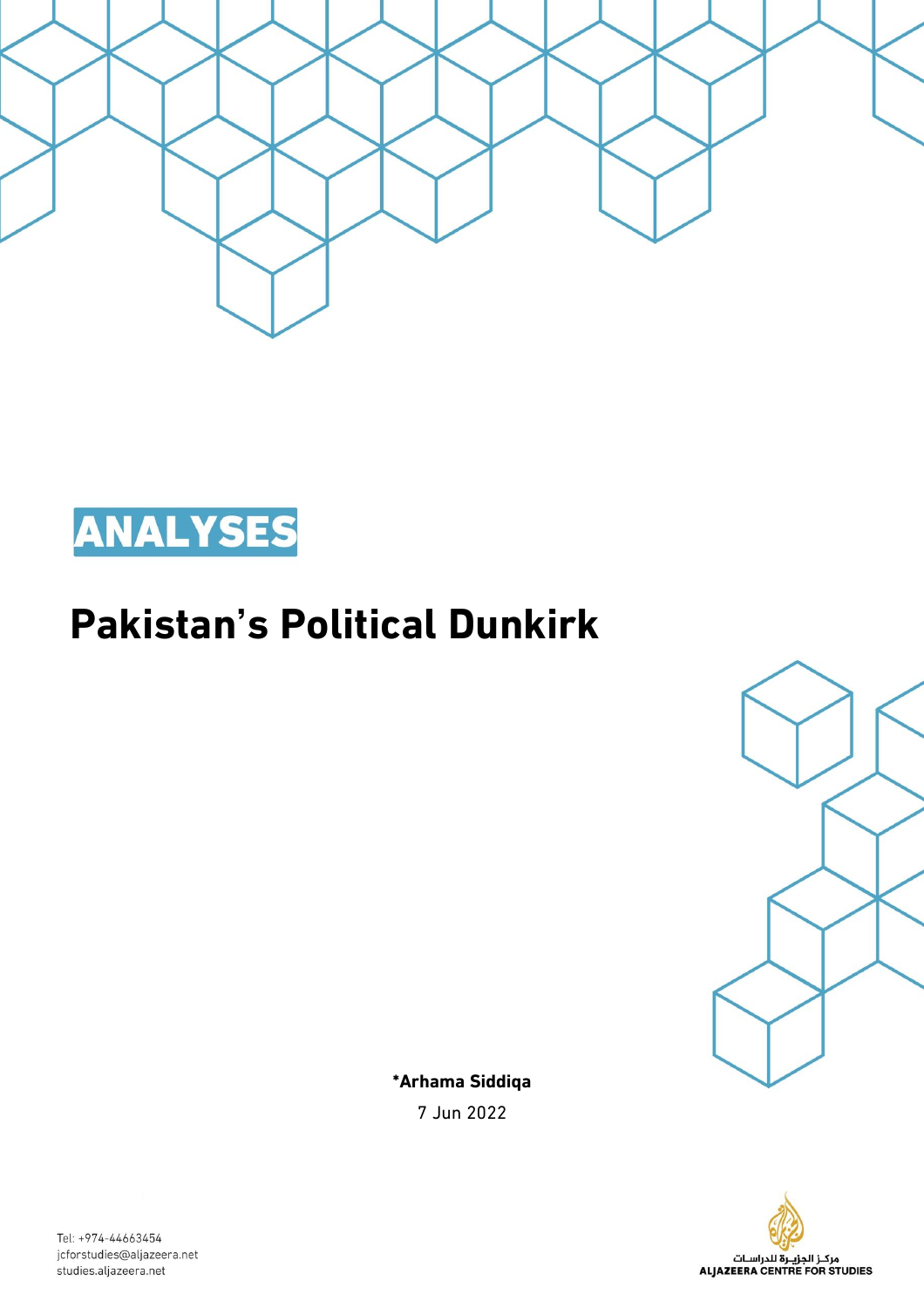

The invasion of Ukraine in February 2022 put the very foundations of Putin's rule to test. [Sputnik/Alexei **Nikolsky**/**Kremlin via Reuters**]

The end of May saw yet another long march descend towards Pakistan's capital Islamabad, adding another strait in what has been an exceptionally turbulent two months for the Pakistani populace. This time, the entourage of adherents and admirers was led by ousted Prime Minister Imran Khan, decrying the government's illegitimacy and calling for fresh elections. However, the final group that congregated in the capital was unimpressive to say the least, a stark contrast to the huge crowds which had rallied behind Khan during April. Worsening the optics was the noticeable absence of key supporters which included former interior minister, Sheikh Rasheed. Suffice to say, the decision to call off the march without a sit-in was met with disappointment by Pakistan Tehreek-e-Insaf (PTI) workers, especially those who had been at the receiving end of tear gas shelling by the government over the course of the night. While opponents state poor preparation and misjudgement are to blame for the bathos, PTI insiders say that the decision was taken to prevent further violence by the government.

All in all, it seems that the only success of the march was entering the capital itself.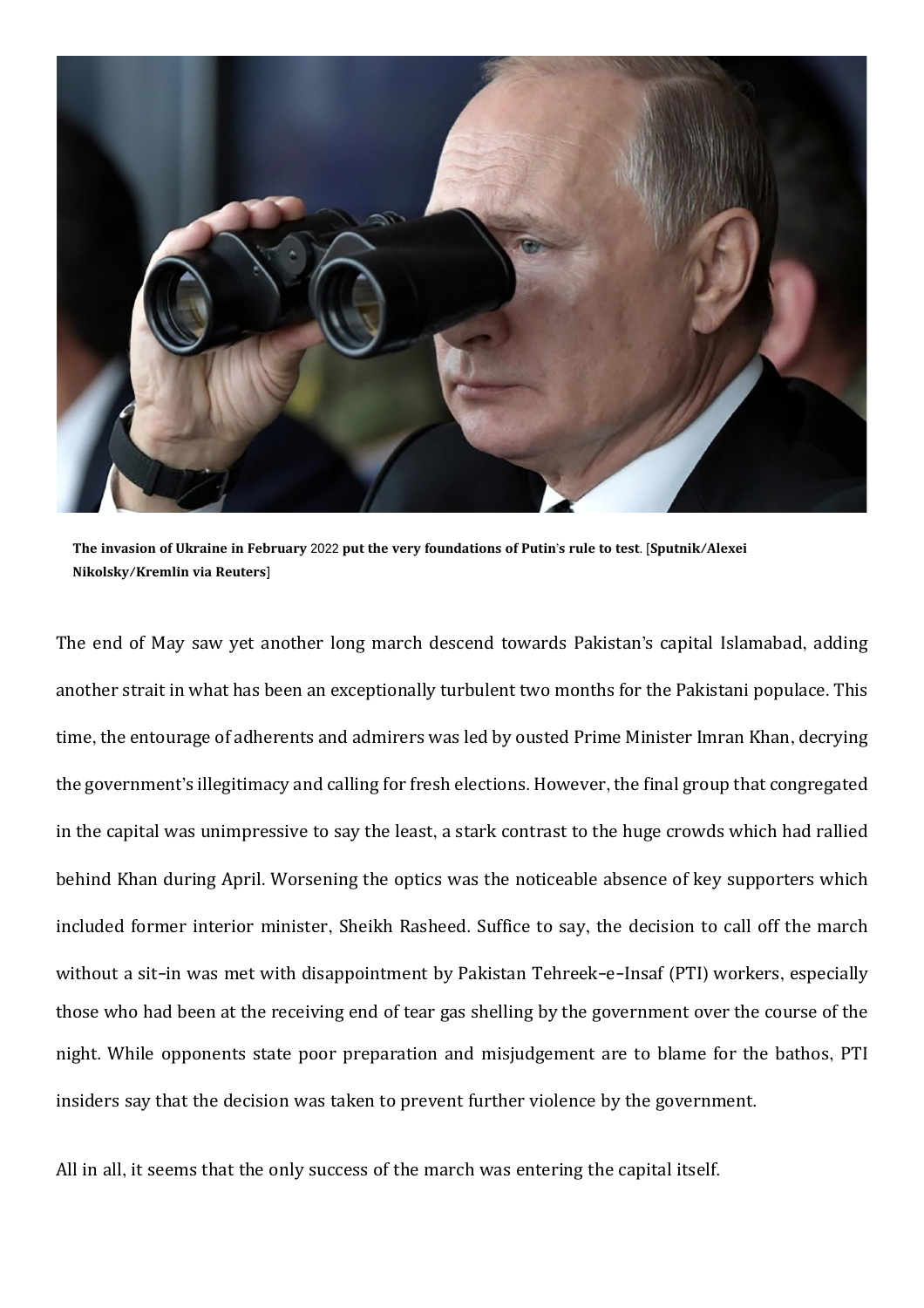# **Domestic politics**

Presently, Pakistani society is polarised to the extent that every faction refuses to engage in constructive criticism. The lines between social and political polarisation have been blurred. The fact of the matter is, Prime Minister Shehbaz Sharif's government does not have enough time. The next elections are in 15 months, and politically, everyone is in a very tight position.

Sharif is also well aware that he is at the helm of a government that is made up of political parties that will be competing against each other in the next elections. Another problem is that the main objective of the Pakistan Democratic Movement (PDM) coalition (the alliance of eight opposition parties) was to remove Khan without having a concrete economic strategy in mind. The country's policy mandate is outdated.

In the aftermath of Khan's ouster in April, criticism of the Pakistan army, in particular Chief of Army Staff General Qamar Bajwa, rose to unprecedented levels - something that had never happened before. PTI supporters blamed the establishment for having a hand in Khan's downfall. In the face of rising disparagement, the Pakistani army declared that it remains neutral in the country's politics. The Federal Investigation Agency (FIA) even launched a crackdown to arrest those involved in the smear campaign. Ironically, it was PTI itself which had helmed changes to defamation and cybercrime laws and, in 2020, railroaded the Criminal Law (Amendment) Bill through parliament, (1) which made slander and libel of the armed forces a crime.

Meanwhile, Khan's support base comprises mostly the urban middle class and the youth. He is continuing to make the mistake of not studying the nuances and distinctions of the various provincial political spheres of the country. To him, 'dharna' (sit-in) politics is synonymous with electoral politics.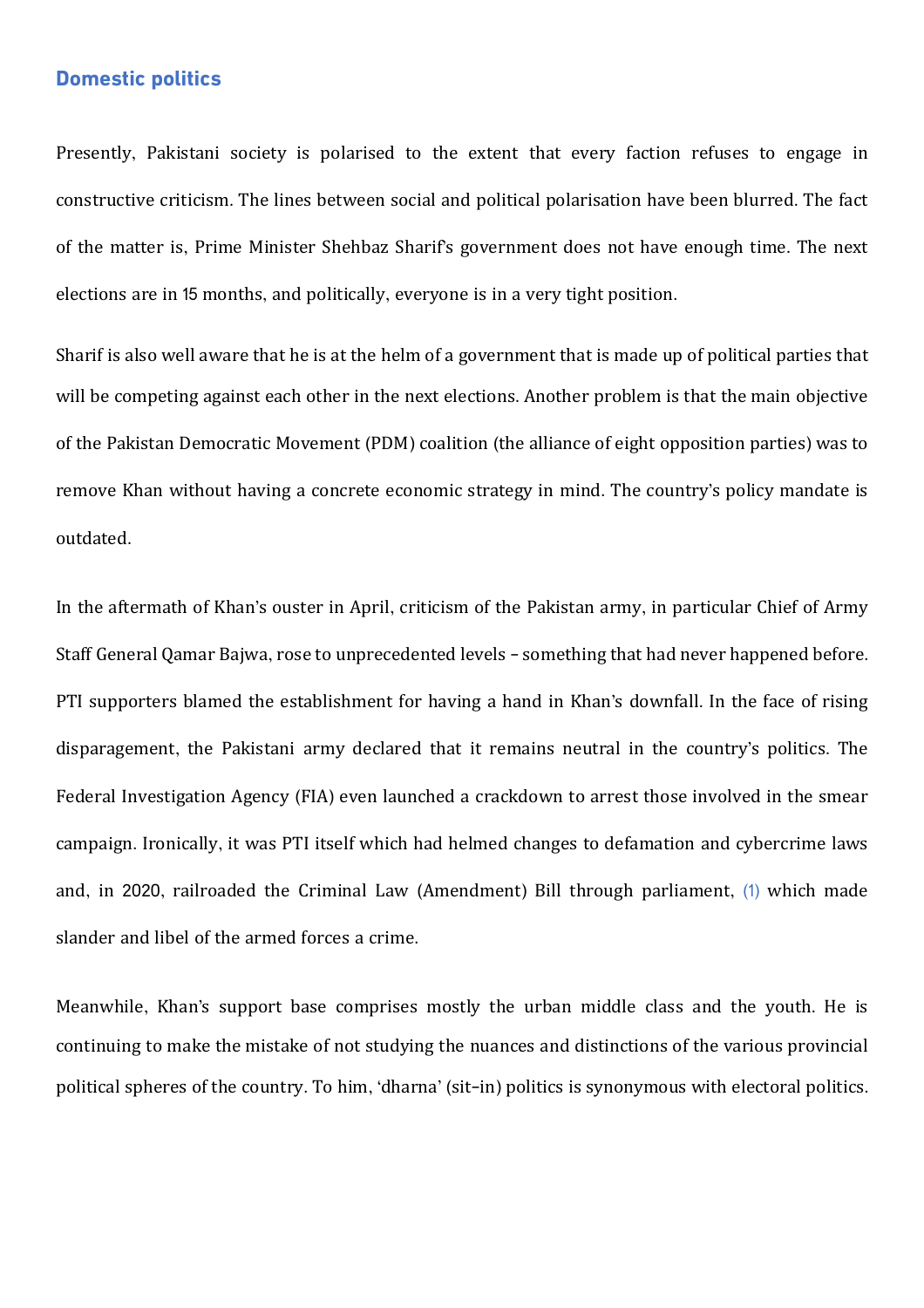## **The result: a huge gap between perception and ground reality.**

Let's not forget, he is up against opponents whose expertise in gathering votes borders on immaculate. Moreover, dissolving parliament and calling early elections would distract from the goal of improving macroeconomic stability.

All the while, the Pakistani populace also seems to be detached from changing regional and particularly ecological actualities. While any other country would have declared a climate emergency, transfixed on the political disarray and immersed in debates surrounding imported government, the Pakistani populace failed to register the sudden transition into summers, the global food crisis, glacial outburst in Gilgit Baltistan and raging forest fires in Sherani, Balochistan.

# **Economic volatility**

With Khan occupying social media to further his case and avoid future ignominy, Sharif's government is trying to achieve a sense of balance in the face of the economic crisis at hand. In his address to the nation, Sharif called for dialogue with all political parties to develop a bipartisan roadmap to help the country survive the economic crunch compounded by, first, the pandemic, and recently, the reverberations from the Russia-Ukraine standoff. Needless to say, Pakistan's economic abrasion has put on afterburners, and the country is hurtling towards complete destruction. The rupee has lost approximately 8 percent of its value against the dollar, inflation is almost at 14 percent, and foreign reserves (at \$10 billion) are enough to cover imports for six weeks. The Pakistani economy needs almost \$37 billion worth of financing for the new fiscal year if it is to survive. In view of 'heightened external vulnerability,' Moody's Investor Service has downgraded Pakistan's outlook from stable to negative. (2) Ahead of the budget which will be announced on 10 June 2022, Pakistan's Ministry of Planning has estimated that the country's GDP growth will slow to 5 percent for the upcoming fiscal

year. (3)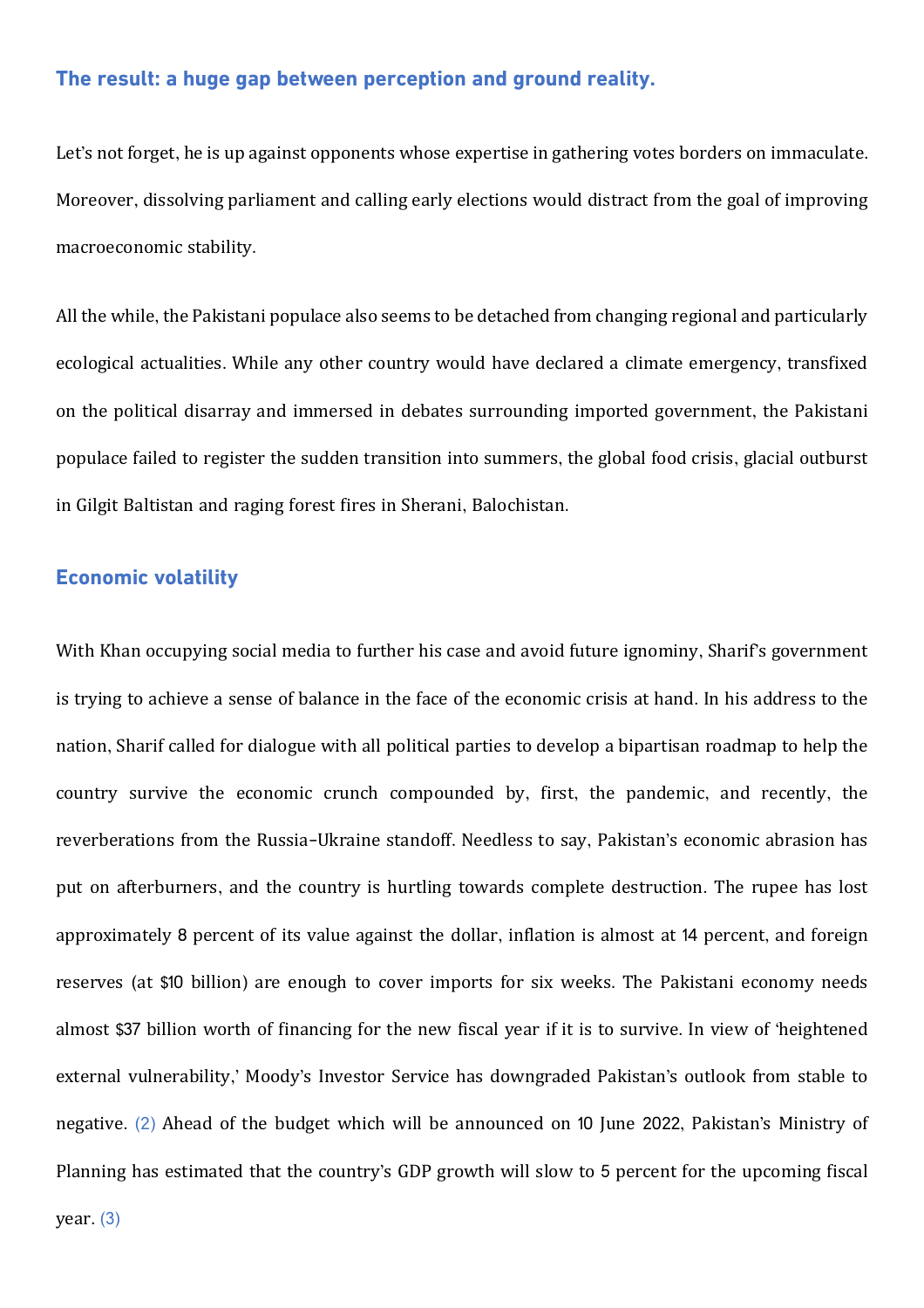Pakistan last sought help from the International Monetary Fund (IMF) in 2019. While Khan had originally agreed to cut subsidies, he instead decreased fuel prices thereby stalling the \$6 billion bailout programme. At a time when Brent oil prices were between \$100 and \$120, Khan's government went against global trends and ordered a price freeze until the passing of the new budget. It is important to note that the IMF is unlikely to lend money to a spasmodic government whose life span may only be a few weeks. However, the fact that the Sharif administration handled Khan's long march quite well garnered some confidence in his government's ability to perform. Additionally, Sharif's administration has attempted to apply brakes on the over accelerated race towards default and taken decisive steps in this regard. The government has announced a cut in fuel subsidies, raising prices by more than 20 percent. This was followed by notifications that there would be a hike in electricity prices by Rs 8 per unit (4) and an increase in the gas tariff by 45 percent (5), effective from July 2022. Imported luxury items have also been banned.

These measures have advocated for Pakistan's case at the IMF and gotten the green light, contingent on the policies it presents. The international lending body has said that "Pakistan needs to take wideranging steps to repair macroeconomic stability," noting that the revival of the programme will not be a walk in the park. (6)

The fact of the matter is that the Sharif administration will have to further take unpopular steps, which include further cuts to electricity subsidies and presage the announcement of a grim budget. This of course goes in favour of Khan and his party and will help assuage their somewhat compromised position. There are already raised eyebrows at the increase in defence budget by almost 6 percent. (7)

## **Foreign relations**

From the outset, the Sharif administration has been trying to reverse the diplomatic damages that Khan's anti-West rhetoric has generated. Sharif's first bilateral visit was to Saudi Arabia, the United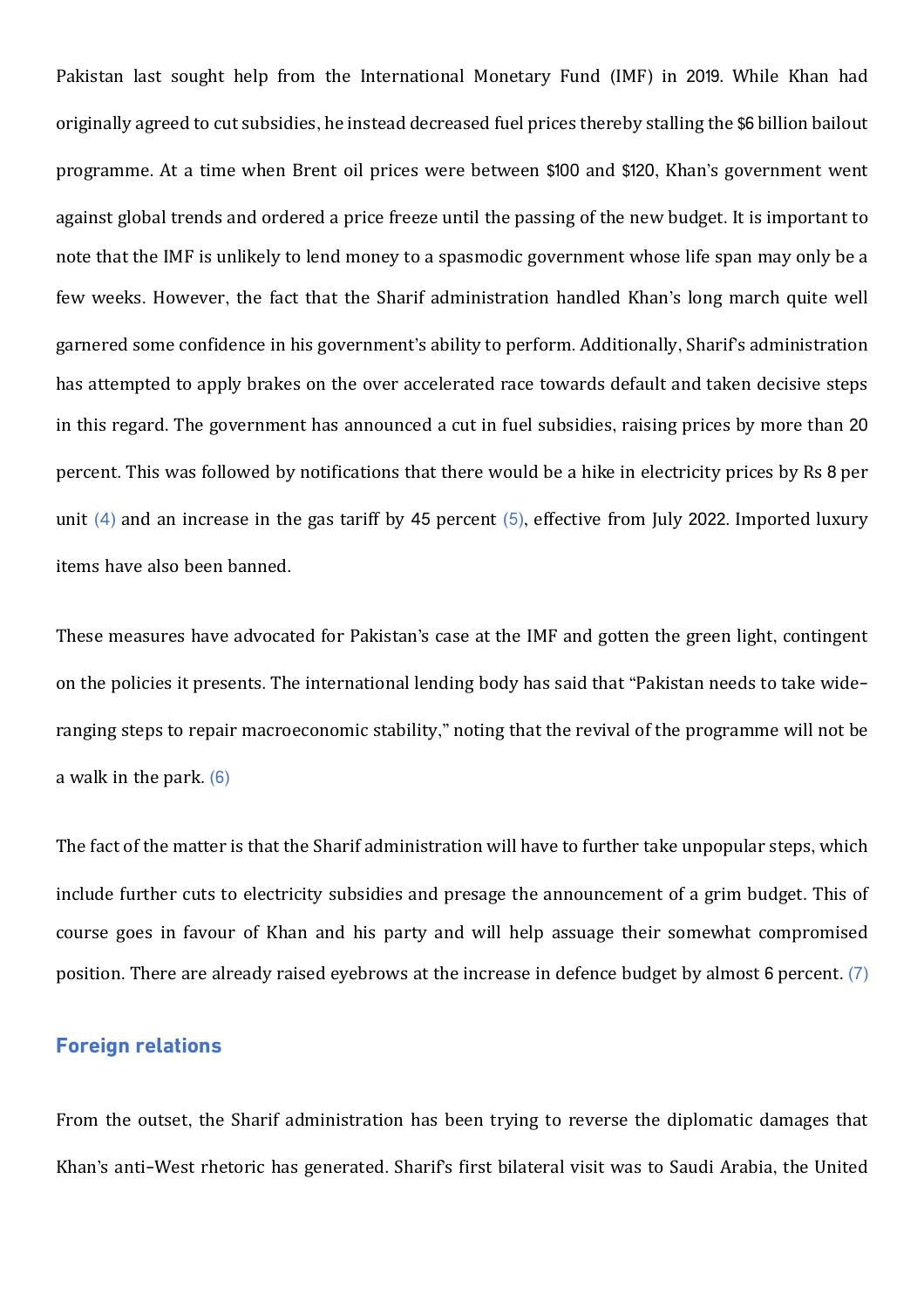Arab Emirates and, more recently, Turkey, while Foreign Minister Bilawal Bhutto Zardari has made separate trips to UAE, China and the United States.

All these efforts are not only aimed at securing aid but also seen as endeavours to portray a stable image of the new government and gain international credibility. The fact of the matter is, the appetite or the capacity of other countries to hold Pakistan has diminished; friendly countries all have their set of domestic problems in the post-pandemic global crunch. So, Pakistan has to resolve its own political issues first if it wants to be taken seriously internationally.

An IMF bailout would provide the requisite assurances to release credit from friendly countries like China and those in the Gulf Cooperative Council. A \$2.3 billion deposit from Chinese banks (8) and an extension of a \$3 billion credit line for LNG purchases in addition to a \$2 billion deposit from Qatar (9) is on the cards and will undoubtedly aid in propping up Pakistan's dwindling reserves. Moreover, an IMF deal would help acquire funds from other sources such as the World Bank.

The political disarray has left the country in a factional dunkirk. As always, little to no attention is being given to the ordinary Pakistanis who always suffer the consequences of volatility.

What the country needs most is a dose of continuous and consistent healthy economic policies. However, for the time being, political instability in the country is here to stay.

The bottom line is it all depends on how Sharif handles the economy, which includes managing the inflation and, more importantly, selling this narrative to the public. This will impact not only Pakistan's domestic politics and foreign relations but also the Sharif government's relations with the military establishment..

#### **\*Arhama Siddiqa is a Research Fellow at the Institute of Strategic Studies in Islamabad.**

#### **References**

<sup>(1)</sup> "The Criminal Law (Amendment) Bill 2020' Introduced in Parliament," *The Nation*, 16 September 2020, https://bit.ly/3[zlbLJz](https://bit.ly/3zlbLJz) (accessed 7 June 2022).